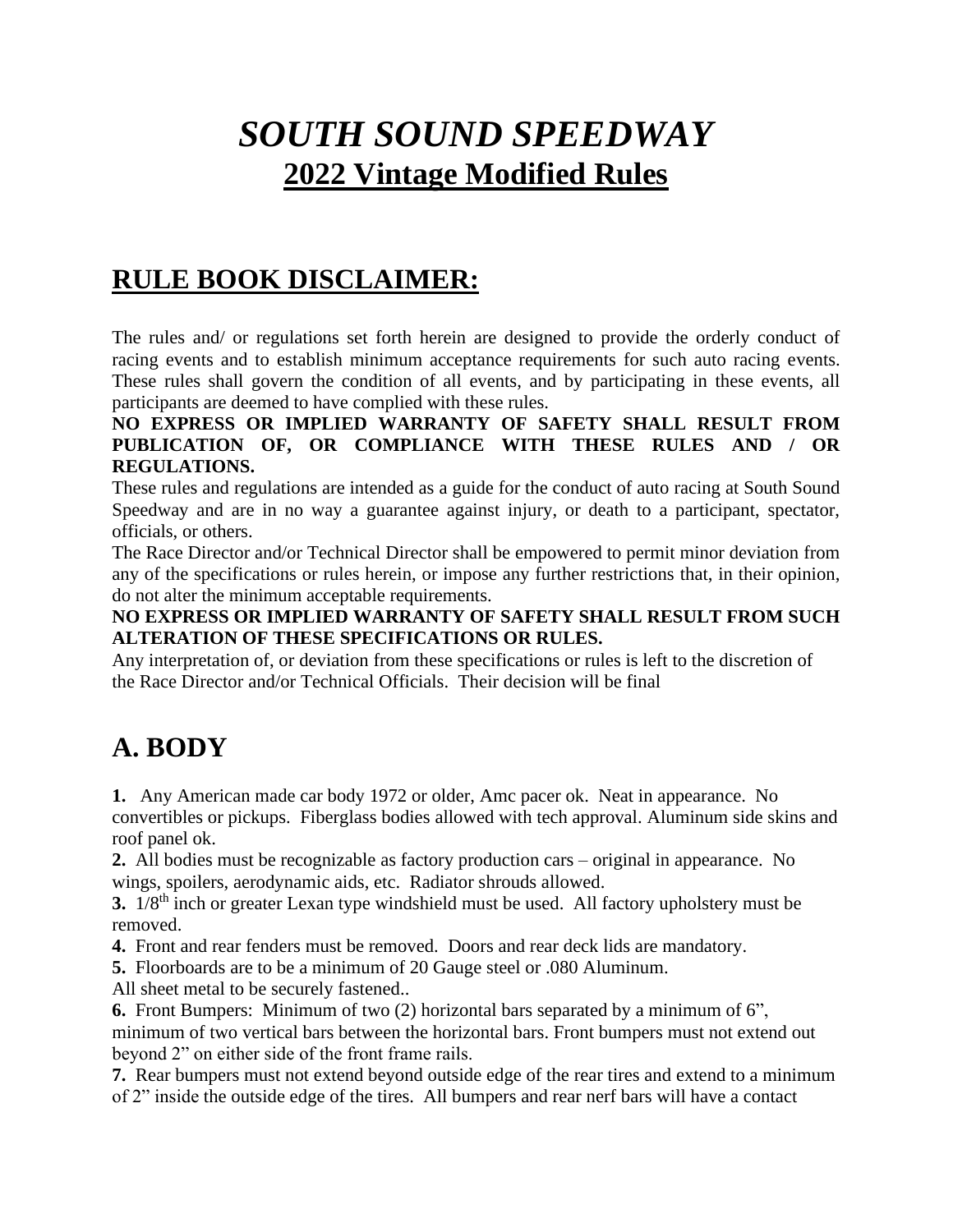height of 16" at the bottom bar static position for the entire bumper or rear nerf bar. No bumper or nerf bar will have an end that can catch, poke, etc. another vehicle **No Sharp Edges**. Tech Committee can mandate additional bumper bars as needed for safety. **8.** Minimum body height is 45".

### **B. SAFETY:**

### **(A) FUEL CELL:**

**1.** The use of a commercially manufactured fuel cell is mandatory. The maximum capacity, including filler spout and overflow vent check valves is 22 gallons. Filler spout and overflow check valves are required. The fuel cell vent must exit out of the trunk area on the left rear side of the car. No materials other than standard foam supplied by the fuel cell manufacturer are permitted to make the fuel cell meet the 22-gallon capacity. **Minimum ground clearance is 10".**

#### **2.** Fuel cell container is required. **The fuel cell must be enclosed in a container of not less than 22 gauge steel.**

**3.** Fuel cell and fuel cell container must be fastened to the frame in a recessed frame support as far forward in the trunk area and at an equal distance between the frame rails.

**4.** Fuel cell and the fuel cell container must be secured with 1"x1" x .065 steel tubing. Not less than two (2) lengthwise, and two (2) crosswise, and two (2) across the top, evenly spaced at the top and must bolt to container support frame. The support frame must have two (2) tubes that are welded to and extend between the left and right frame rails. Three (3) tubes must be evenly spaced across the recessed well (front to rear). These tubes must be welded to the cross support tubes and extend down the front side, rear side, and under the fuel cell container. If the fuel cell container has a bolt-on top, it must be bolted together with a minimum of 1/4" diameter bolts spaced a maximum of 4" apart. If the fuel cell container has a bolt in end panel, it must be fastened together with a minimum 10/32" diameter screws with nuts spaced a maximum of 4" apart. No sheet metal screws or pop rivets are to be used to secure to top or end panel of a fuel cell.

**5.** A protective bar, minimum 1 3/4" x .090 must extend below the rear frame section behind the fuel cell. This protective bar must be as wide at the rear frame rails and extend as low as the bottom of the cell with two (2) vertical uprights evenly spaced between the frame rails and attached to the rear cross member. Two (2) support bars; one (1) located on each corner must angle upwards and be welded to the rear frame rails.

**6.** A reinforcement plate, of not less than 14 gauge (0.078) inch thick magnetic flat steel, must be installed behind the fuel cell container. The plate must extend the entire width and height of the fuel cell container. The plate must be welded in the spaces between the rear cross member and/or the cross bracing at the rear of the rear sub frame. It must be welded with a 1" weld, spaced a maximum of 4" apart.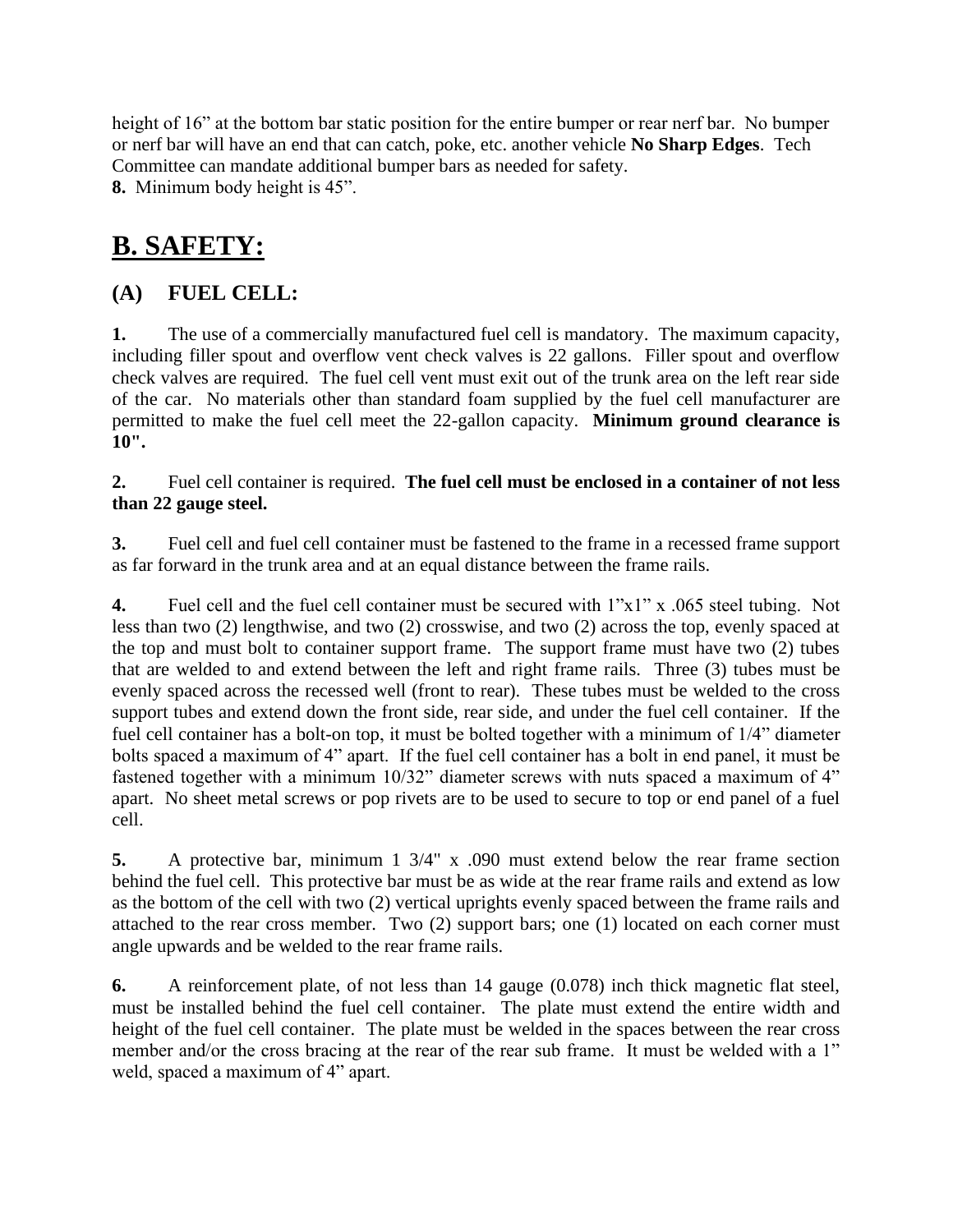**7. FUEL LINE:** If your fuel line runs through the Driver's compartment, then the outside of the fuel line **MUST** be painted **RED** or wrapped with **RED** duct tape. Take a **BLACK** marker and write on the outside clearly and in big letters, three (3) or more places: "**FUEL LINE**". Fuel line may be run under car but must be mounted away from exhaust and moving suspension.

**8.** No exotic and/or fuel additives allowed. Fuel will comply with ASTM D4814, Standard Specification for Automotive Spark Ignition Fuel. No electric fuel pumps, no fuel cooling devices, no NOS, no Oxygen bearing agents, no Nitro, no HRB-11.

#### **(B) SEATS:**

Only approved, custom manufactured, aluminum seats are permitted, Minimum .090 thickness required. It is recommended to use a containment seat. Leg extensions on both sides also recommended. A padded headrest is mandatory. Seat must be mounted to the roll cage, not the floor pan. A minimum of four (4) Grade 8, 1/2" bolts, and flat washers must be used.

#### **(C) BELTS:**

A quick release lap belt no less than 3" wide is required. Both ends of the lap belt and both ends of the shoulder harness must be fastened to the roll bar with Grade 8 bolts not less than 1/2" in diameter. The shoulder harness and lap belts must be bolted so that the ends of the belts move freely. Shoulder harness must be no less than 3" wide and must come from behind driver's seat max 3" below the drivers shoulders or less than 10 degree's. Where the harness crosses the roll cage, it must pass through a steel guide welded to the cage that will prevent the harness from sliding side to side. Shoulder harness inertia reels cannot be used. A center (crotch) or submarine belt must be mounted to the lower seat frame at the bottom. Where the belt passes through the seat edges, it must have a grommet installed, be rolled and/or padded to prevent cutting. All seat belts and shoulder harnesses must connect at the lap belt with an approved quick release buckle. Seat belts must be dated by the manufacturer and must not be used beyond the SFI valid until date. If a HANS device is being used, then the HANS style seat belts may be used.

#### **(D) HELMETS:**

It will be mandatory for **ALL** Drivers to wear a helmet carrying a valid, orange SA2015 or newer, standard Snell sticker,or a sfi 31.1 rating at all times while on the racing surface. **NO** motorcycle helmets and **NO** "M" Snell sticker helmets. Helmets must accompany the car at time of all inspections. **It is strongly recommended that all Drivers record blood type and RH factor, plus any major medical allergies to adhesive tape label to outside back of helmet.** 

#### **(E) CLOTHING:**

Drivers must wear an approved Nomex or Proban driving suit at all times when the car is on the track. Driving suits must effectively cover entire body and meet a minimum sfi 3.2A/1 rating. It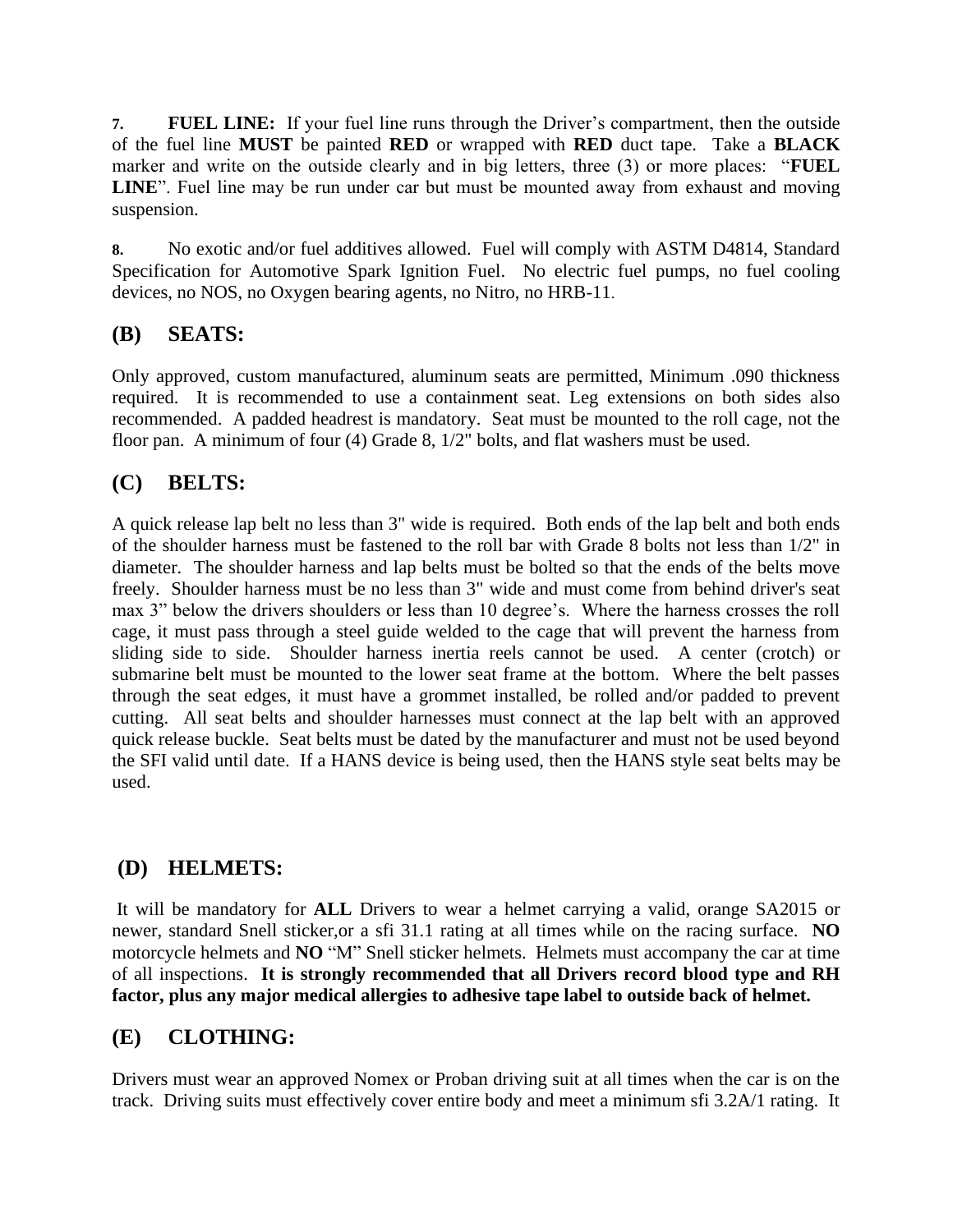is strongly recommended that the Drivers wear Nomex underwear, headgear, socks, gloves and shoes made of fire resistant material.

### **(F) WINDOW NET:**

A nylon window screen is mandatory; The window screen must be a rib type, made from 1" wide nylon material with a maximum of 1-3/4" square opening between the ribs. The minimum window screen size shall be 22" wide by 16" high. It must release from top with seat belt type latches, and it must be fastened to the roll cage top bar and highest Drivers door bar on the cage. All window net mounts must be welded to the roll cage. **WINDOW NET:** Window net must be dated by the manufacturer, must meet SFI specifications, and must not be used the SFI valid until date.

### **(G) FIRE EXTINGUISHER:**

It is mandatory to have a Dry charged 2-1/2 lb. minimum, with quick release fire extinguisher. This fire extinguisher must be securely mounted to the frame and/or roll cage structure and must not use hose clamps, worm drive clamps, duct tape, or cable ties. It may NOT be taped to the roll cage. Must be fully charged. The gauge must be easily visible for the Technical Official to read. Recommended on-board fire extinguisher system. It is mandatory that all entrants have in their pits, at all times, a fully charged 10 lb. Class B fire extinguisher, showing current inspection certificate and a visible operating pressure gauge.

### **C. FRAMES AND SUSPENSION**

**1.** Fabricated or stock front clip using Stock oem style lower a frames may be used. Rack and pinion ok, aftermarket steering components "idler and pitman arm, drag link" may be used **2.** Stock lower control arms must be used. A stock lower control arm is defined as the outside stamped configuration of the A-frame and shall be unaltered. Additions may be made for the shocks and sway bar. Ball joints will remain in the stock location. A-Frame mounts on the frame are to remain in the stock location.

**3.** Upper control arms and mounts may be stock or fabricated. Upper control arm mounts may be repositioned.

**4.** Stock OEM dimensioned cast iron spindles may be used. No cutting or welding. May drill tie rod hole to 5/8" for use of rod end. Minor grinding is allowed to remove flashing and clean up spindle. Must declare spindle make, model, year to tech. Aftermarket fabricated steel spindle ok add 50lbs.

**5.** Weight jacks are allowed on all four corners of the car.

a.Springs and Shocks: No coil over type front suspensions, NO STRUTS. No coil over spring eliminators to be used. Minimum 5" diameter coil springs to be used. Rear leaf springs allowed. One steel or aluminum non-adjustable shock per wheel. No internal or external bumpers or stops. Rear coil over spring and shocks ok.

**6**. Non rebuildable non adjustable twin tube 10lbs per shock weight break.

- **7.** 102" minimum wheelbase.
- **8.** No straight front axle cars.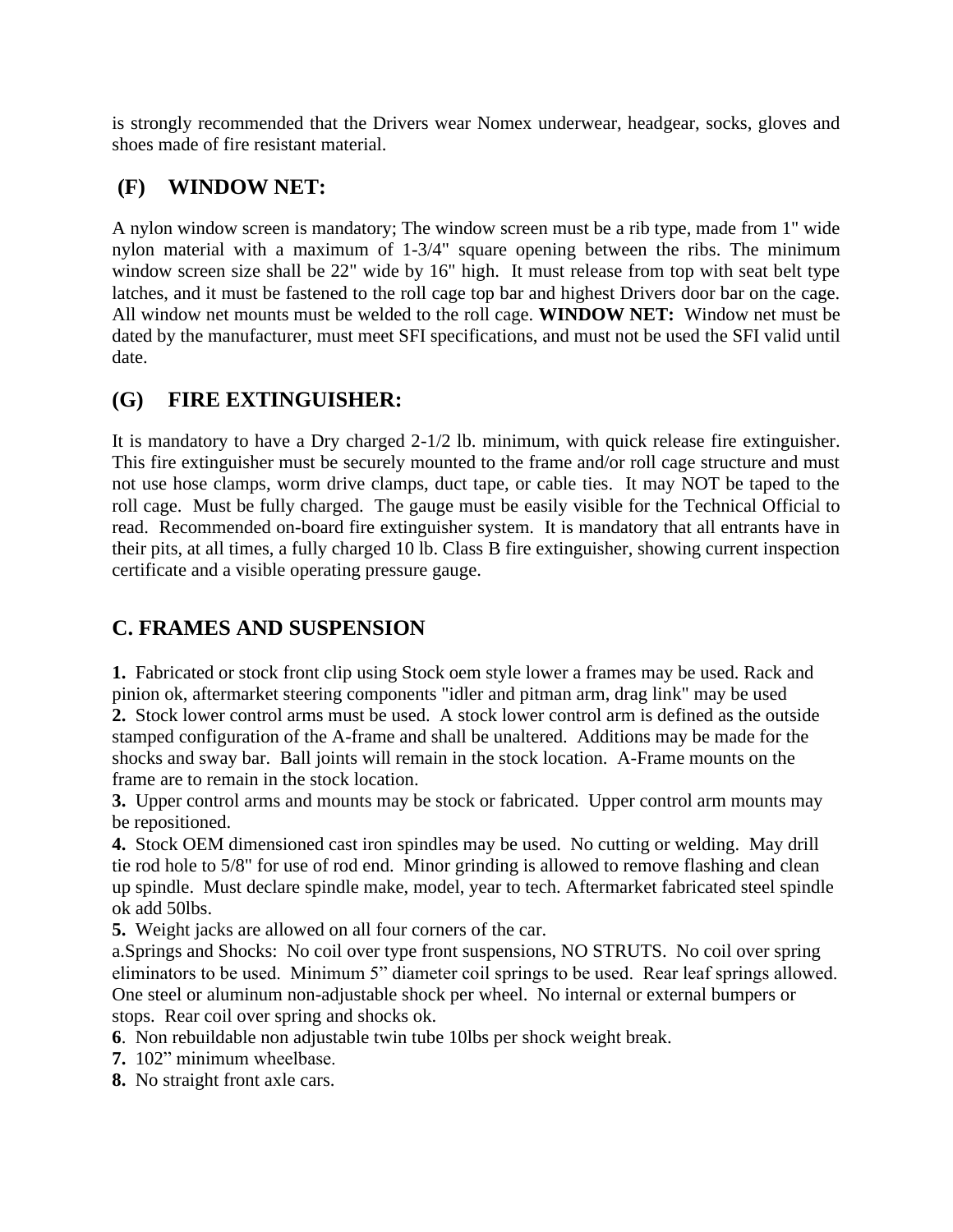**9.** Frames may be stock from the clip back or may be manufactured from a minimum 2"x3x.090 steeltubing or equivalent. IF 2"x3" or equivalent is used it must extend beyond all cage uprights. **10.** Engines must be placed between the front frame rails, with the most forward spark plug no more than 2" behind the centerline of the lower ball joints. Crankshaft centerline must be no lower than 11" from the ground.

**11.** No independent or "c" clip rear ends. No Detroit lockers, gold tracks or similar locker units allowed. Full or mini Spools only. Quick change optional.

**12.** Wide 5 type wheels may be used. a Wide 5 spindle adaptor may be used ex. Coleman fs-809

**13.** Maximum track width, outside edge to outside edge at spindle height is 82" front and rear.

**14. Front** stock pad brake calipers only. aftermarket ok 2 piston ok, no 4 piston. Any rear caliper ok.

**15.** No center pull rear suspension. conventional 3 link, oem 4 link, or leaf spring only. solid trailing arms and top link only. No rubber bushings or travelling links. Solid rod ends only.

### **D. ENGINES AND RUNNING GEAR**

**1.** No fuel injection, blowers, superchargers, or turbos. All engines must be cast iron block with factory cubic inch 360 or less before being bored.

**2.** No dry sump engines.

**3.** Any Cast Iron head. Heads may not exceed 200 CFM on intake runner.

**4.** Chevy 23 degree steel heads only. Ford and Dodge stock angle.

**5.** No porting, polishing, or port matching on heads. No tapering or grinding below 1" of valve seat. If in doubt see a Tech official for clarification.

**6.** Maximum 370 Cubic Inch engines. Flat top pistons only. After market steel rods and crankshafts are OK. No stroked or destroked engines. Ask Tech for Clarification. Chevy 3.5" crank ok.

**7.** Any type ignition is approved. No magnetos.

**8.** Any intake manifold with a normally aspirated carburetor, 2 or 4 barrel may be used. No homemade/custom made intake manifolds.

**9.** No mushroom lifters or roller camshafts allowed. Roller rockers are permitted.

All cars must be equipped with a working clutch. After market clutches allowed. No in-out boxes. NO Aluminum flywheels. Clutches 7.25" and smaller may use aluminum bellhousing, all others must use a steel scattershield OEM transmissions only must have working reverse. Automatic transmissions ok and my use coupler.

**10** The GM sealed crate engine, part # 88958604 or 19318604 must conform to the Super Late Model crate engine rules, must use an unaltered Holley 80541-1 or80541-2 Carburetor. 604 engine can deduct 100 lbs from total weight. 6400 or less rpm rev limiter must be used **B** The GM "602" factory sealed crate engine may be used and must run a 6200 rpm chip. You may deduct 125Lbs and add 1% of left side weight.

**11.** Tires will be the American Racer 970.

**B.** Each car will be allowed 12 tires for the season. You may bring a used tire into your inventory instead of a new tire but it will count as 1 of your 12. Tires have a serial number and it is your job to give tech the serial numbers of the tires in your inventory. You do not have to enter all tires at one time.

C. The minimum tire durometer reading at anytime on raceday will be a minimum of 55.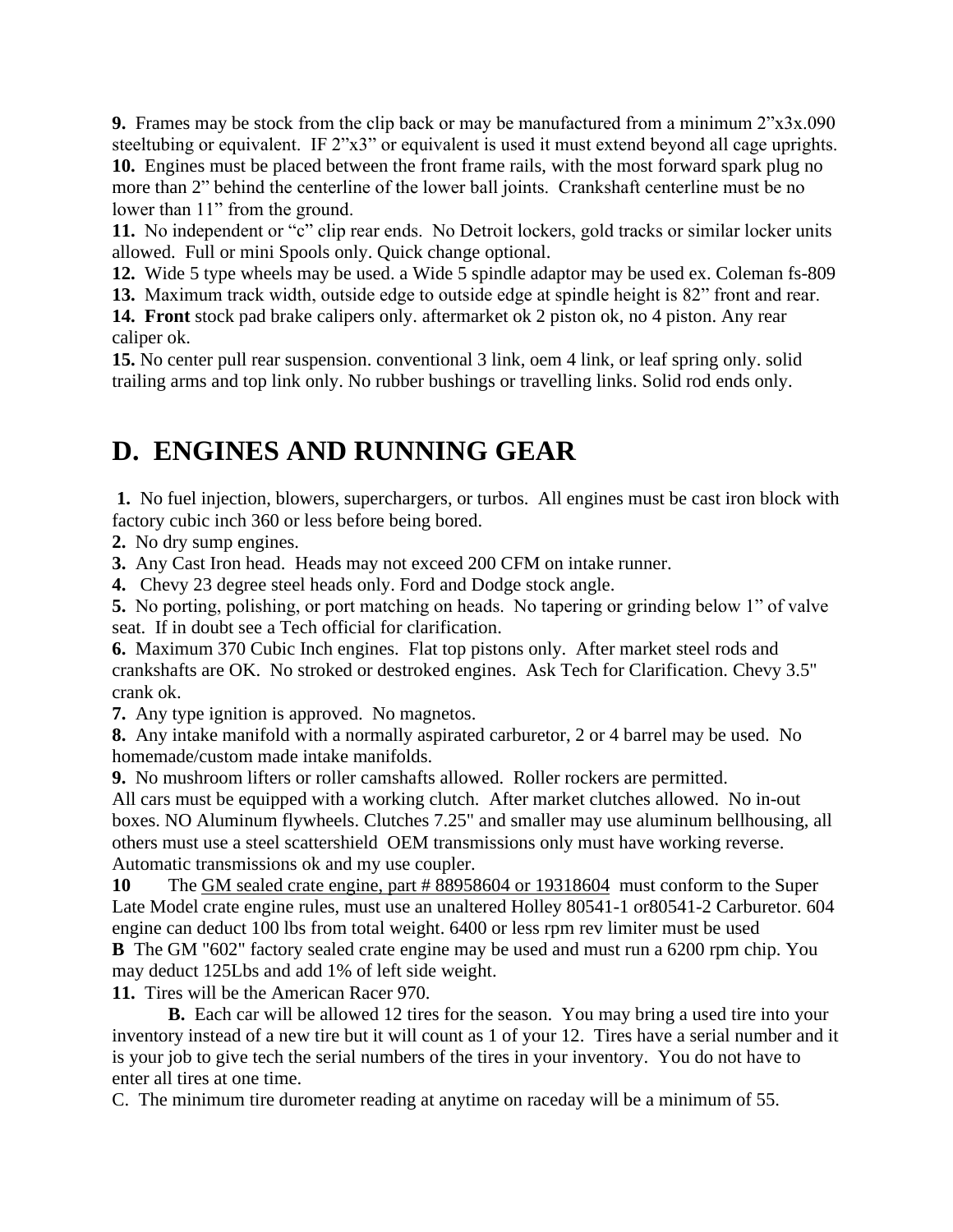# **E. MISCILANIOUS RULES:**

**(1)** An ON/OFF ignition switch will be installed within reach of the driver when belted in the car. The on/off switch will be clearly marked. A MASTER on/off switch must be located on the roll bar directly behind the driver and accessible from the outside and must kill power to the entire car.

**(2)** Car must have securely fastened working muffler with exhaust exiting behind the driver. Maximum sound level is 95 decibels at 100 Feet. Will be strictly enforced.

**(3)** Ballast weight must be securely attached to mainframe or major cross member structure with a minimum of two (2)  $1/2$ " bolts. It is strongly recommended that majority of the ballast weight be contained inside the frame rails. Must be painted white and display car number. Must be in block form of no less than five (5) lbs. No ballast/weight shifting devices allowed. No "outrigger type" ballast weight brackets. No dumbbell or weight lifting weights allowed.

**(4)** Battery may be relocated to inside of the car, but not in the trunk area. Battery must be isolated from fuel lines, must be enclosed in a protective container, and must be securely fastened to the floorboard. One battery permitted per car.

- **(5)** Electric fuel pumps must run oil pressure shut off.
- **(6)** No onboard computer, or record keeping devices permitted.
- **(7)** No traction control devices of any kind allowed.

**(8)** Vintage Modified cars must be registered by South Sound Speedway and will be assigned a number. *Email: [southsoundspeedway55@gmail.com](mailto:southsoundspeedway55@gmail.com) for your car number* Last years numbers will be reserved until the January registration meeting, at which time the numbers will be given out on a first come, first serve basis. Numbers are to be displayed on the car as follows: A minimum 24" high by 3" wide number is required on both door areas. A Minimum 30" high by 3" wide number is required on the roof of the car readable from the right side of the car. All cars must have a 5" number on the top right hand corner of the windshield and/or right head light cover. All numbers must be legible with paint schemes approved by South Sound Speedway. Sponsors names and lettering must not interfere with the car numbers. **No Metallic or reflective numbers are allowed. They must be able to be seen at night across the track.** South Sound Speedway retains the right to approve commercial or editorial messages on competing cars. Suggestive or rude remarks are not permitted on cars.

**(9)** Rainout Policy: **NO CASH REFUNDS WILL BE GIVEN**. If **ANY** car takes the track for practice, there will be only a half rain check given. Full rain check only if cars have not taken the track.